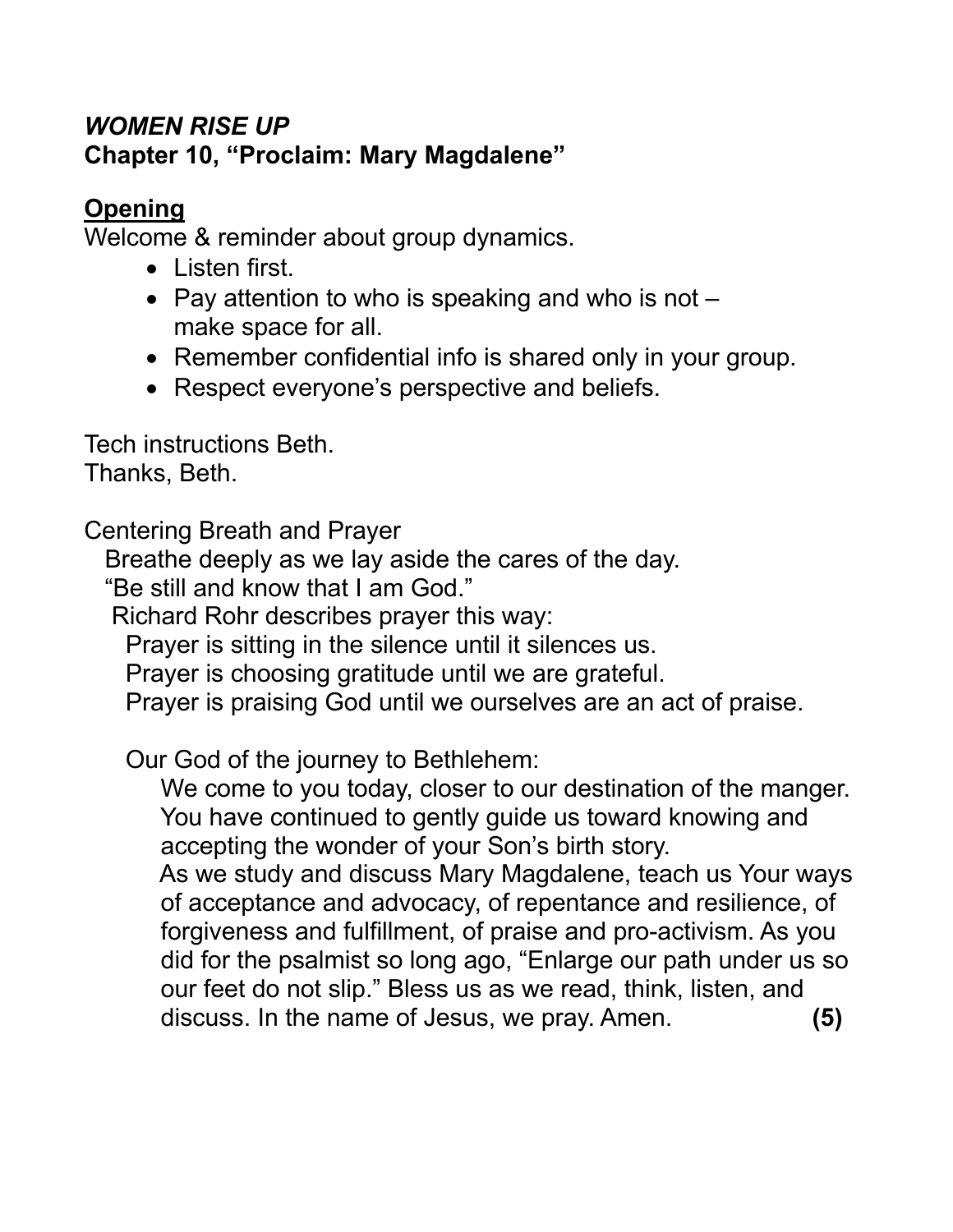# **Introduction**

Through the ages, Mary Magdalene has been described in many ways: a fallen woman, prostitute, demon-possessed, disciple, financial supporter, first apostle, saint, visionary, wife or lover of Jesus, mother of His child, wife of John, and the list goes on. Mary Magdalene's name means "tower of strength." She may have come from the town of Magdala

(Migdal in Hebrew; Taricheae, in Greek meaning salted fish]), on the northwest side of the lake Galilee.

Perhaps you are familiar with Dan Brown's *The Da'Vinci Code*. There are French traditions that Mary Magdalene landed on the southern shore of France in a rudderless boat (sent away by a jealous Peter) with her daughter, Sarah (which means 'princess'), and several disciples. After settling down, Sarah's ancestors became the French royal bloodline for a time. There are relics, one reportedly being Mary's skull with a place where the risen Christ touched her forehead near the tomb, skin still preserved! Dan Brown built a novel around this unproven legend of Christ's bloodline living in France.

As Katey has mentioned, for hundreds of years perceptions of Mary Magdalene were influenced by Pope Gregory, who meshed her story together with other Marys and un-named women, to make it seem that she was a former prostitute. The name Mary was very common since Herod the Great's wife had a form of the name, Mariamne. The Pope and Catholic hierarchy wanted Mary, the mother of Christ, to stand out above all others, so making others seem impure suited their purpose.

Even in the musical, *Jesus Christ Superstar*, Mary Magdalene is presented as a reformed prostitute in the famous song, "I Don't Know How to Love Him."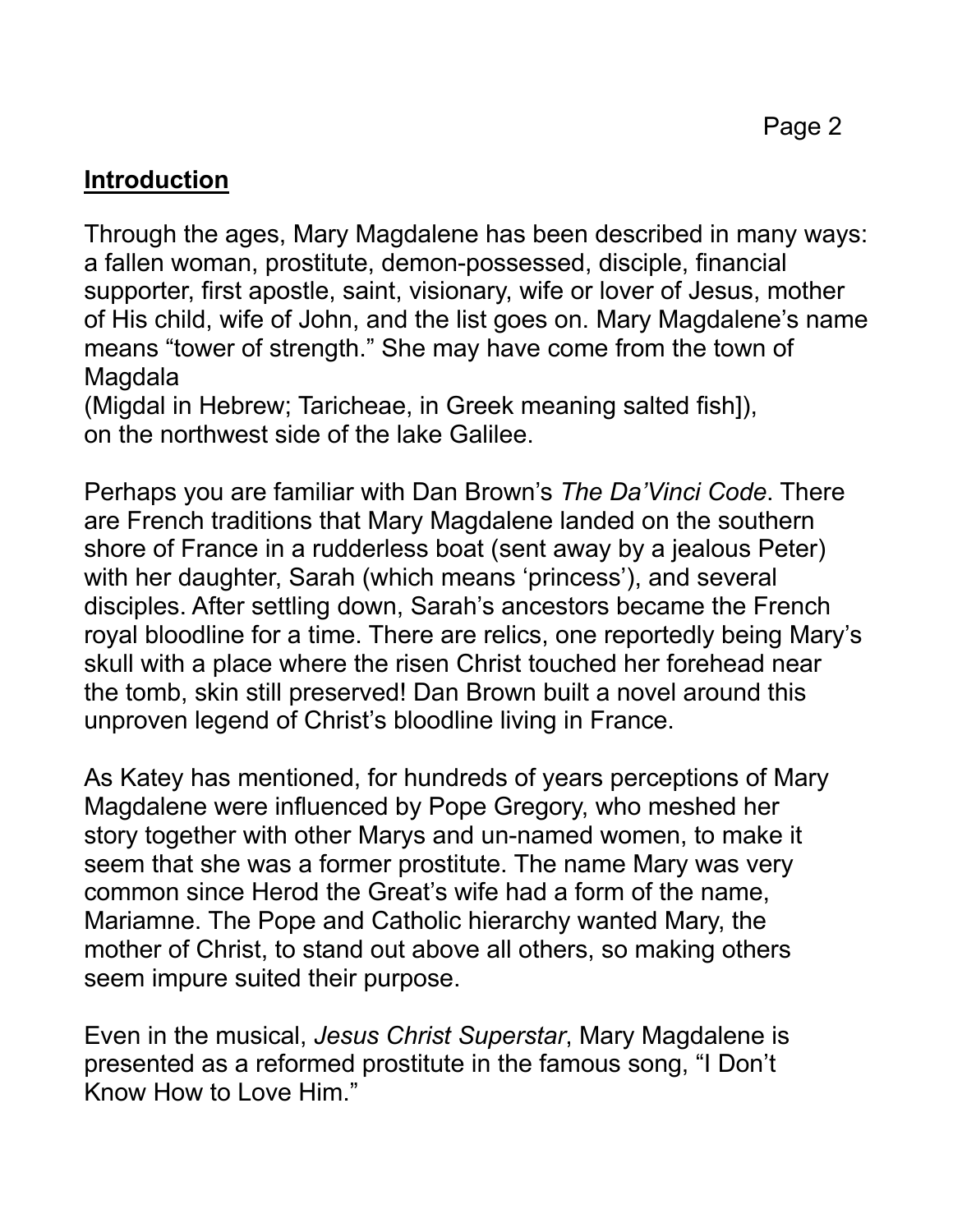In 1945 an ancient jar containing Coptic Gnostic gospels was unearthed by farmers in Nag Hammadl, Upper Egypt. Additional Gospels written by Philip, Mary Magdalene, James and others gave

more insight into Mary's place in the disciple hierarchy. Let me share just bit about the *Gospel of Mary*, (from *Mary Magdalen, Myth and Metaphor* by Susan Haskins:

"In the *Gospel of Mary,* written sometime during the second century, the risen Christ has been conversing with the disciples, encouraging them to continue his work of preaching the kingdom of heaven. He then departs, leaving the grieving disciples fearing for their lives, for if the Gentiles have not spared their leader, how can they then expect to escape death when they go out to preach. Mary then takes the initiative. She consoles them, and tells them not to waver from their purpose as Christ's spirit is still with them, protecting them, or, she says, 'he has prepared us …."

Peter acknowledges that Mary Magdalene was a favorite of Jesus. He trusted her above the other women who traveled with them. There was definitely some jealousy from Peter and Andrew that Christ would share information with a woman and not with them. Sound familiar? Peter represents the orthodox way of thinking which rejected inner visions (from the risen Christ) which Mary shared the disciples. Mary is chastised by most of the group for sharing these different messages from Jesus. But Levi comes to her defense, supporting her and saying they must preach as Jesus commanded them. Again, this is from the *Gospel of Mary* but supported by other Gnostic gospels.

From the beginning, it seems Christ's followers had disagreements on how to go about continuing the ministry of Jesus.

*------------------------------------------------------------------------------------------*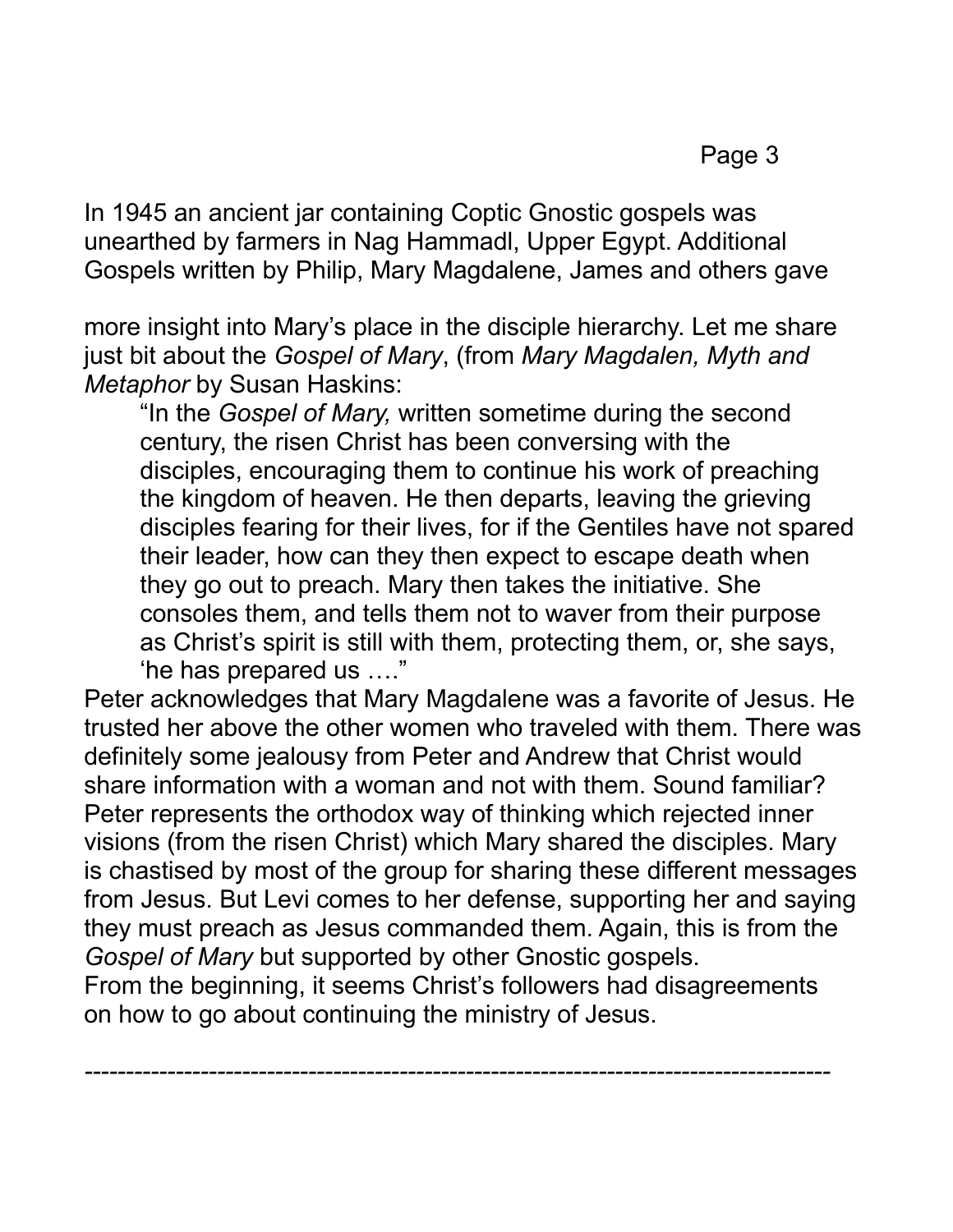Page 4 What we know biblically about Mary Magdalene is really quite a bit since she is mentioned 12 times in the Bible, more than any other

of Jesus' followers. She was always mentioned first when there was a series of followers included, showing her importance. In Luke 8, we learn that she was exorcised of seven demons. These might have included private or mental type problems and may have taken several tries to heal, hence the term "seven" demons. We will be concentrating on the John passage in chapter 20. I've asked Brenda Coleman to read that for us now. You can follow along in your book or just listen. **(10)**

#### **Scripture Lesson: The Resurrection of Jesus**

## *Scripture, John 20:1-18, Brenda Coleman* **(5)**

Thanks, Brenda!

I would like you to listen to this music video titled, "I Was There – the Testimony of Mary Magdalene," which tells her story in song. Try to put yourself into the story of being a follower. What did you see? What did you hear? Can you understand why men through the years have wanted Mary Magdalene to have a different identity other than an important follower of Jesus? How do we work to change this mistaken perception even in today's world?

#### **Video (5)**

Another music video I found related that when Jesus said Mary's name near the empty tomb, Mary Magdalene's "stone" was rolled away.

What might that mean? How can you relate to this? When we are called by the Savior, is there a "stone" rolled away?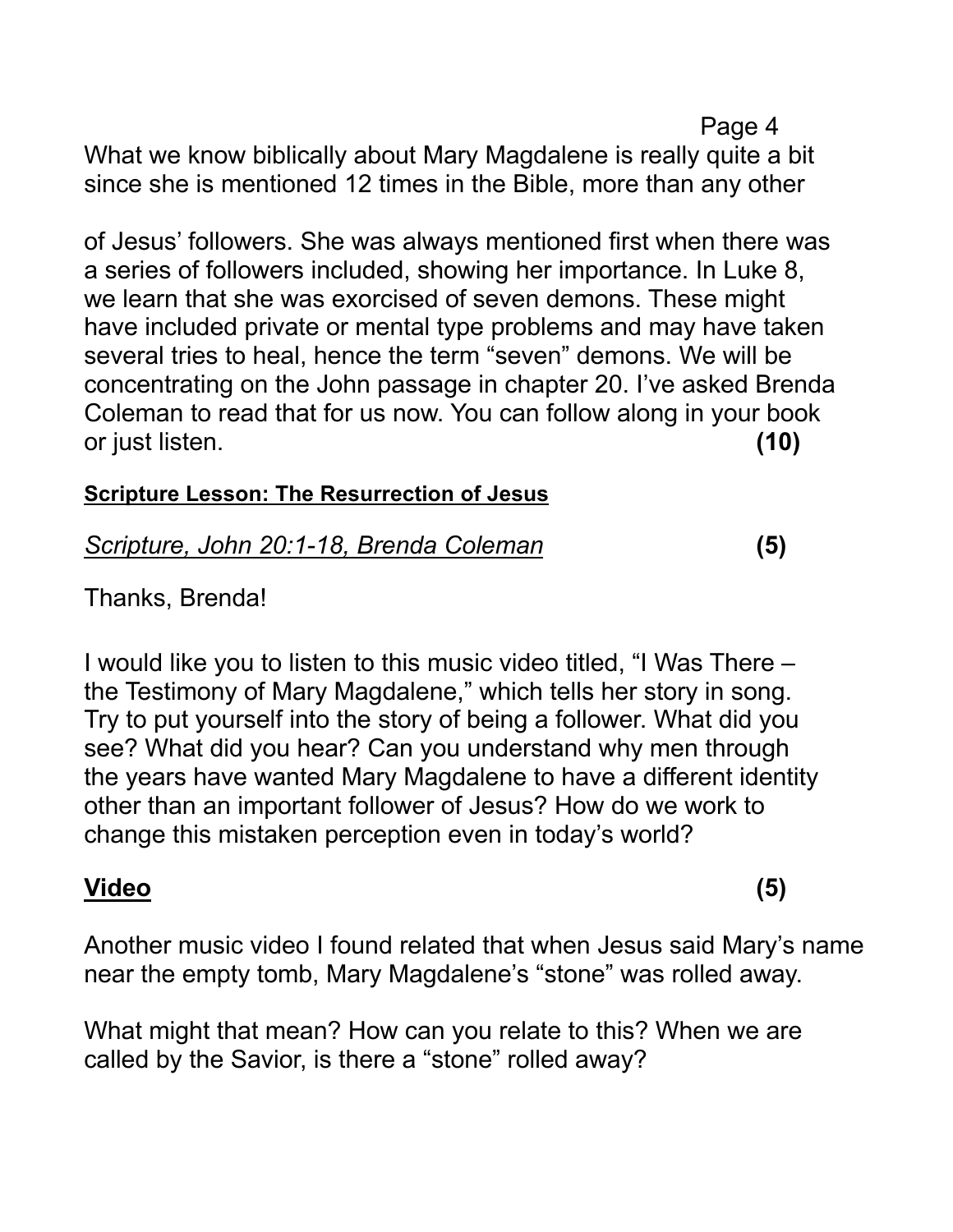Page 5

Let's go into our groups and discuss some of your feelings

about the video and the questions. See you in about 20 minutes. **(20)**

(Several groups share.) **(5)** Would several of you share some of what you discussed in your group. \*\*\*\*\*\*\*\*\*\*\*\*\*\*\*\*\*\*\*\*\*\*\*\*\*\*\*\*\*\*\*\*\*\*\*\*\*\*\*\*\*\*\*\*\*\*\*\*\*\*\*\*\*\*\*\*\*\*\*\*\*\*\*\*\*\*\*\*\*\*\*\*\*\*\*\*\*\*\*

# **Social Action in Today's World: PROCLAIM**

The key word for this chapter title is *PROCLAIM.* Mary Magdalene was chosen to spread the word to the other disciples that Jesus had risen as He said and the prophets foretold would happen. A woman actually spoke with Him and relayed his message to the others. The disciples were afraid that Jesus' followers would be the next to be murdered so they were laying low. She shared her encounter with the Savior and urged them to get out of their self-imposed isolation and fear.

Another quote I want to share is from the book, *The Gospel of Mary Magdala, Jesus and the First Woman Apostle* by Karen L. King: "Throughout the *Gospel [of Mary],* Mary is clearly portrayed as an exemplary disciple. She doesn't falter when the Savior departs. She steps into his place after his departure, comforting, strengthening, and instructing the others. Her spiritual comprehension and maturity are demonstrated in her calm behavior and especially in her visionary experience. These at once provide evidence of her spiritual maturity and form the basis for her legitimate exercise of authority in instructing the other disciples. She does not teach in her own name, but passes on the words of the Savior, calming the disciples and turning their hearts toward the Good. Her character proves the truth of her revelation and by extension, authorizes the teaching …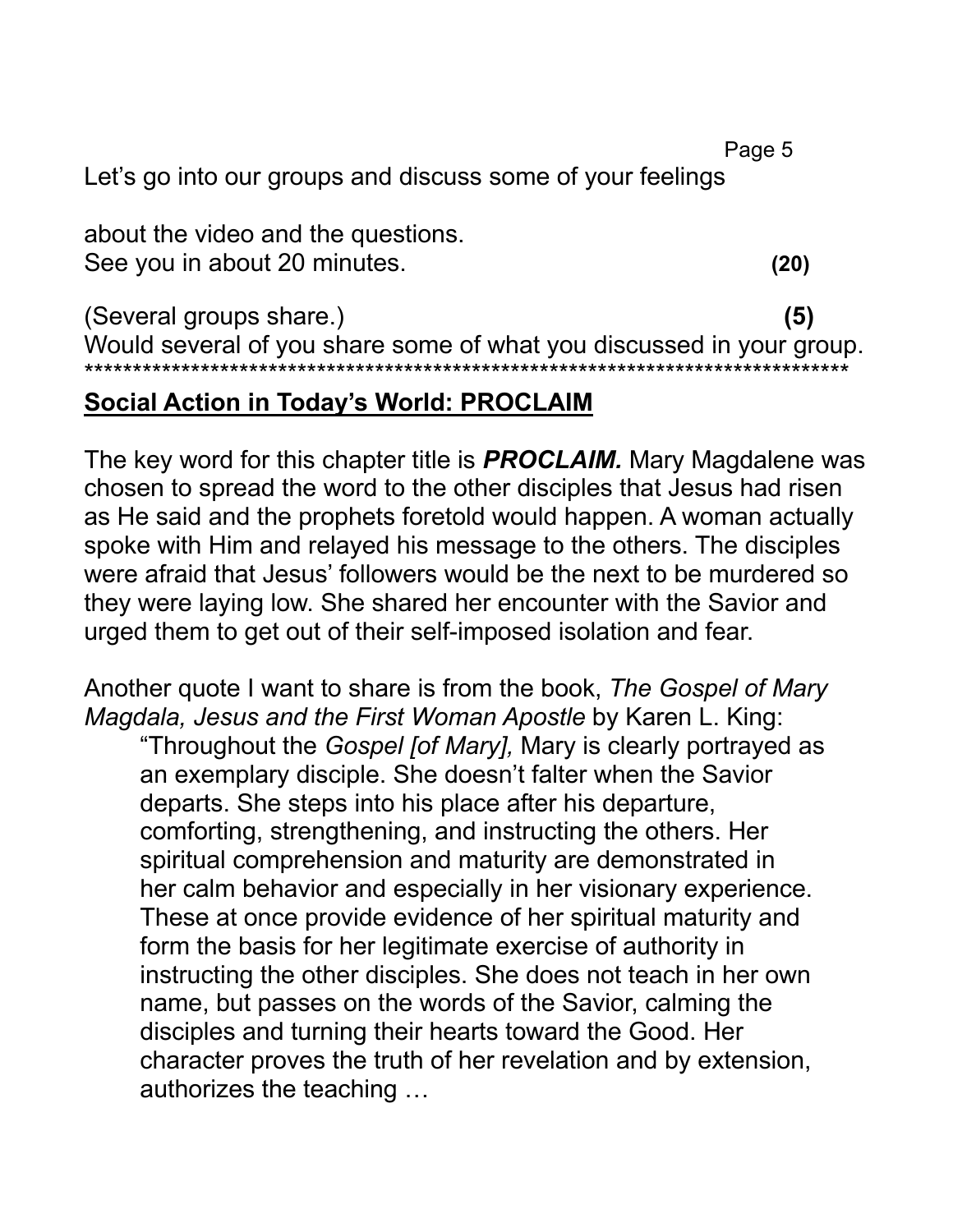and it does so by opposing those apostles who reject women's authority and preach another gospel, laying down laws beyond those which the Savior determined."

As Christians and United Methodist Women, we want to PROCLAIM what we have seen and experienced in our walk with Jesus. As Katey stated:

"Like Mary Magdalene, each of us is called be a witness to ways that God brings forth life from death. In our sharing of these resurrection moments, we become the bearers of hope through which community is formed, truth is revealed, and lives are redeemed. Jesus chooses Mary Magdalene to be the first witness of the resurrection. As his beloved friend, he knows that she is both trustworthy and qualified to speak the truth of what she has seen and heard. *Go proclaim the Gospel."* (p. 185)

Let's go into our groups for about 10 minutes and share some ideas about how we can fearlessly proclaim the Gospel where we live to make a difference in the working lives of those who are struggling in our communities.

**(10)**

Would you share a few of the ideas from your groups? **(5)**

## **Mission Emphasis**

For our mission emphasis this week, we would like to remind you of our Deaconess and Home Missioner program.

Deaconesses and Home Missioners are laywomen and laymen who are called by God to be in a lifetime relationship in The United Methodist Church for engagement with a full-time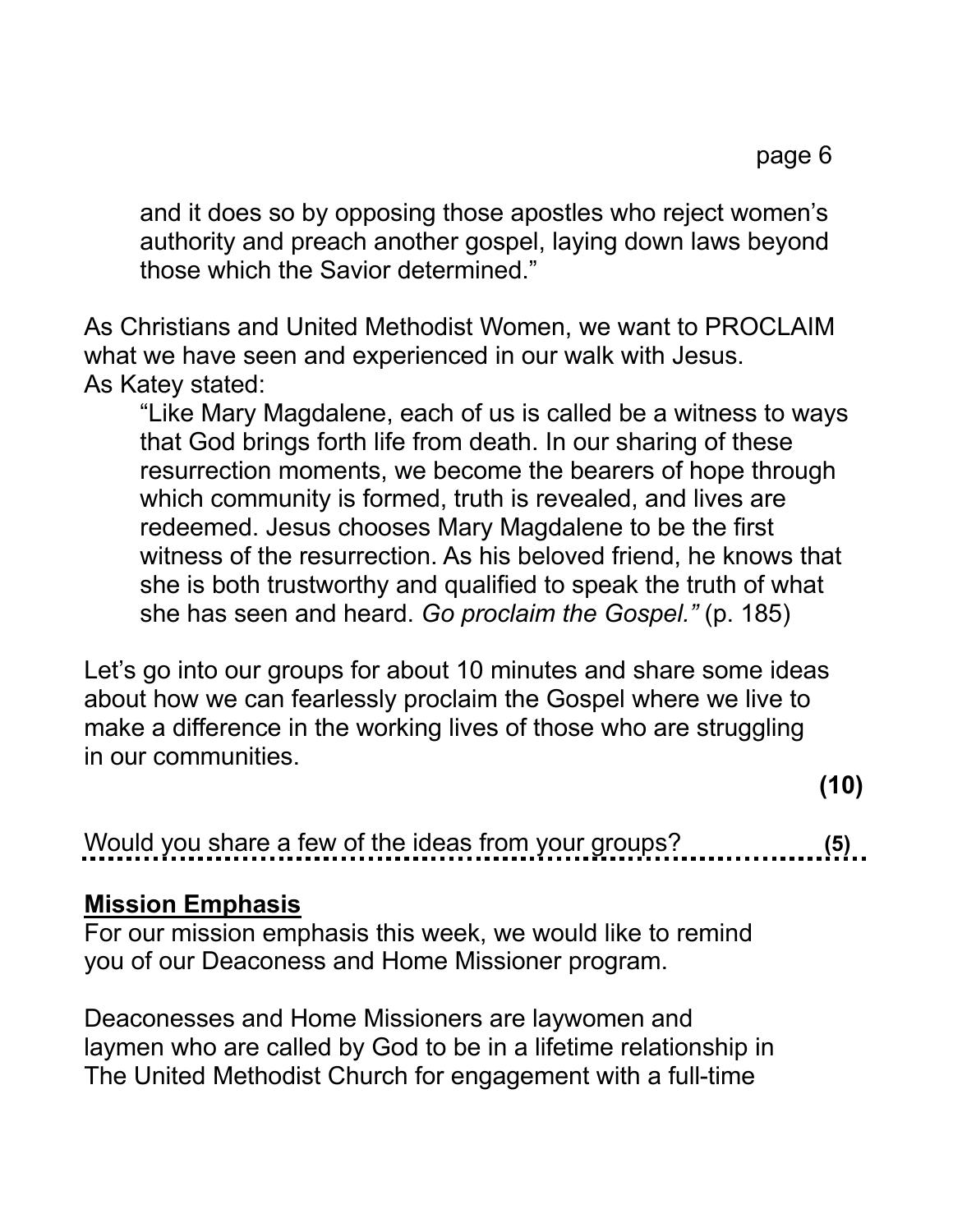vocation in ministries of love, justice, and service. Their work can be tailored to their interests and talents. Together they form a covenant community that is rooted in Scripture, informed by history, driven by mission, ecumenical in scope, and global in outreach. Deaconesses and home missioners function through diverse forms

of service directed toward the world to make Jesus Christ known in the fullness of his ministry and mission, which mandate that his followers:

- a. Alleviate suffering;
- b. Eradicate causes of injustice and all that robs life of dignity and worth;
- c. Facilitate the development of full human potential; and
- d. Share in building global community through the church universal.

We are privileged to have a number of Deaconesses or retired Deaconesses with us in this Advent study: Marcia Florkey, Beth Vanoli, Cheryl Fox-Bender, -------------

Our district recently did a program about the Deaconess and Home Missioner program. We used the UMW website to get information and a video. We also had a deaconess speak and share what she is doing. These folks are great assets and give local units and districts real insight into how we all can serve.

## **Closing**

Thanks so much for your attention and shared ideas today. I hope we can take something back to our units and churches that might make a difference in our communities!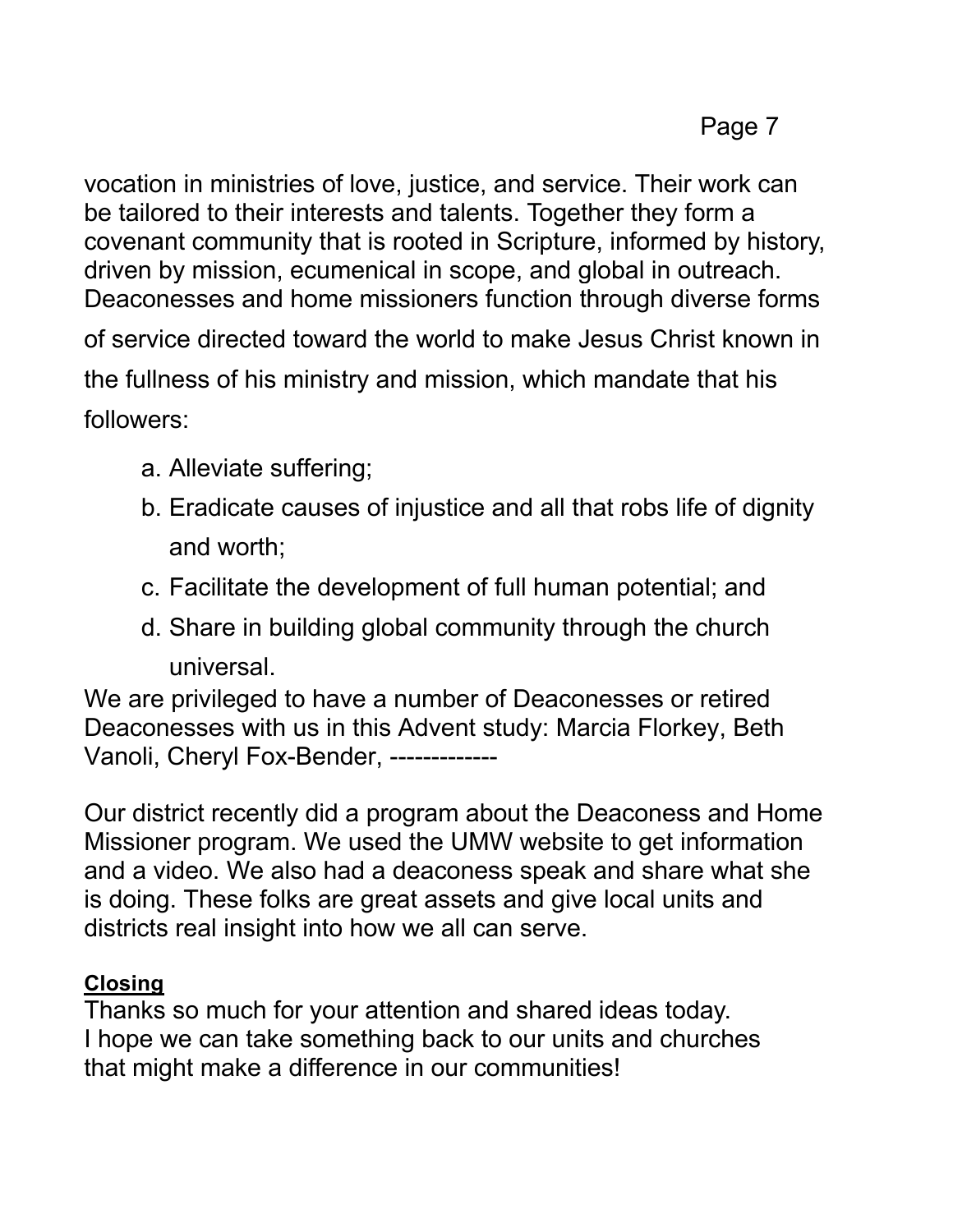#### Page 8

I would like to close with a poem, "My Christmas Prayer," by Ralph Spaulding Cushman, taken from *A Pocket Prayer Book,* published in 1941:

Let not our hearts be busy inns, That have no room for Thee, But cradles for the living Christ And His nativity.

Still driven by a thousand cares, The pilgrims come and go; The hurried caravans press on, The inns are crowded so!

Here are the rich and busy ones, With things that must be sold; No room for helpless hands within This hostelry of gold.

Yet hunger dwells within these walls, These shining walls and bright, And blindness groping here and there Without a ray of light.

Oh, lest we starve, and lest we die In our stupidity, Come, Holy Child, within and share Our hospitality.

Let not our hearts be busy inns, That have no room for Thee, But cradles for the living Christ And His nativity. **(3)**